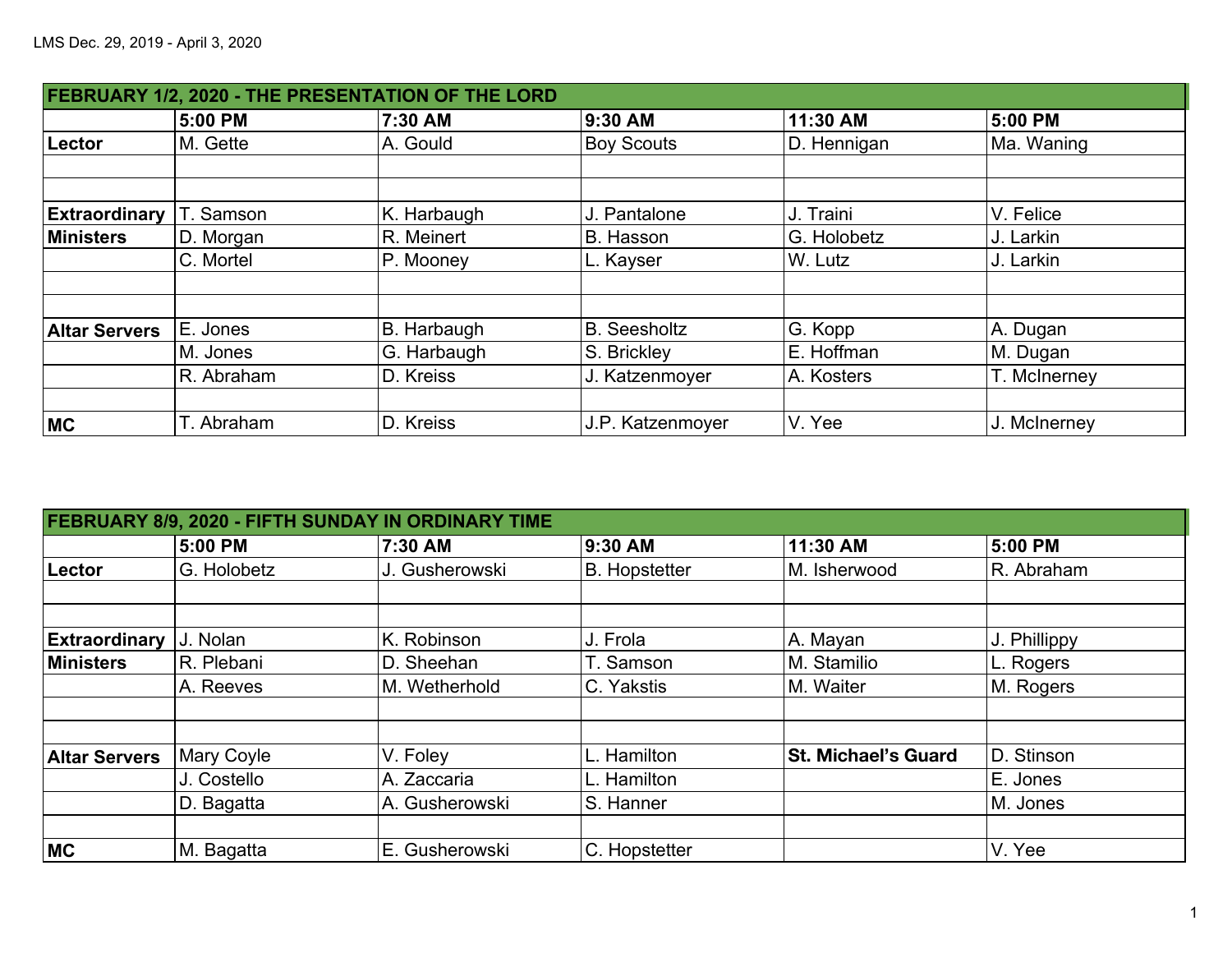| FEBRUARY 15/16, 2020 - SIXTH SUNDAY IN ORDINARY TIME |                       |                  |              |                                                                                           |             |  |  |
|------------------------------------------------------|-----------------------|------------------|--------------|-------------------------------------------------------------------------------------------|-------------|--|--|
|                                                      | 5:00 PM               | 7:30 AM          | 9:30 AM      | 11:30 AM                                                                                  | 5:00 PM     |  |  |
| Lector                                               | <b>B.</b> Meinert     | S. McDonough     | $N.$ Ott     | J. Nantz                                                                                  | C. Edwards  |  |  |
|                                                      |                       |                  |              |                                                                                           |             |  |  |
| <b>Extraordinary</b>                                 | A. Gould              | K. Willey        | D. Bogrette  | S. Cordaro                                                                                | Sr. Eileen  |  |  |
| <b>Ministers</b>                                     | <b>Sr. Salvatoris</b> | G. Bixler        | M. DeAngelis | L. Drayer                                                                                 | V. Felice   |  |  |
|                                                      | R. Barry              | N. Chandler      | T. DeAngelis | E. Frauenhoffer                                                                           | K. Harbaugh |  |  |
|                                                      | T. Crum-Ewing         |                  |              | <b>Extraordinary Minister of the Cup - 5 PM Vigil only - Reception of RCIA Candidates</b> |             |  |  |
| <b>Altar Servers</b>                                 | A. Shiffler           | A. Dugan         | C. Chardo    | <b>B.</b> Tressler                                                                        | O. Strader  |  |  |
|                                                      | S. Brickley           | M. Dugan         | S. Chardo    | M. Tressler                                                                               | S. Loser    |  |  |
|                                                      | T. McInerney          | J. Katzenmoyer   | M. Pegher    | A. Kosters                                                                                | D. Kreiss   |  |  |
| <b>MC</b>                                            | J. McInerney          | J.P. Katzenmoyer | J. Pegher    | C. Edwards                                                                                | D. Kreiss   |  |  |
| <b>MC</b>                                            | J. Shiffler           |                  |              |                                                                                           |             |  |  |

|                      | FEBRUARY 22/23, 2020 - SEVENTH SUNDAY IN ORDINARY TIME |              |                |                |              |  |  |  |
|----------------------|--------------------------------------------------------|--------------|----------------|----------------|--------------|--|--|--|
|                      | 5:00 PM                                                | 7:30 AM      | 9:30 AM        | 11:30 AM       | 5:00 PM      |  |  |  |
| Lector               | F. Ruggiero                                            | S. Petrina   | J. Gusherowski | K. Shovlin     | L. Musante   |  |  |  |
|                      |                                                        |              |                |                |              |  |  |  |
| <b>Extraordinary</b> | J. Frola                                               | J. Pantalone | B. Hasson      | T. Kilcoyne    | R. Meinert   |  |  |  |
| <b>Ministers</b>     | J. Larkin                                              | R. Plebani   | G. Holobetz    | W. Lutz        | J. Phillippy |  |  |  |
|                      | J. Larkin                                              | A. Reeves    | L. Kayser      | A. Mayan       | M. Waiter    |  |  |  |
| <b>Altar Servers</b> | <b>Matthew Coyle</b>                                   | S. O'Hara    | A. Kosters     | <b>E.</b> Kopp | D. Stinson   |  |  |  |
|                      | A. Zaccaria                                            | M. O'Hara    | E. Hoffman     | A. Shiffler    | S. Hanner    |  |  |  |
|                      | D. Kreiss                                              | B. O'Hara    | A. Gusherowski | V. Foley       | R. Abraham   |  |  |  |
|                      |                                                        |              |                |                |              |  |  |  |
| <b>MC</b>            | D. Kreiss                                              | M. O'Hara    | E. Gusherowski | C. Hopstetter  | T. Abraham   |  |  |  |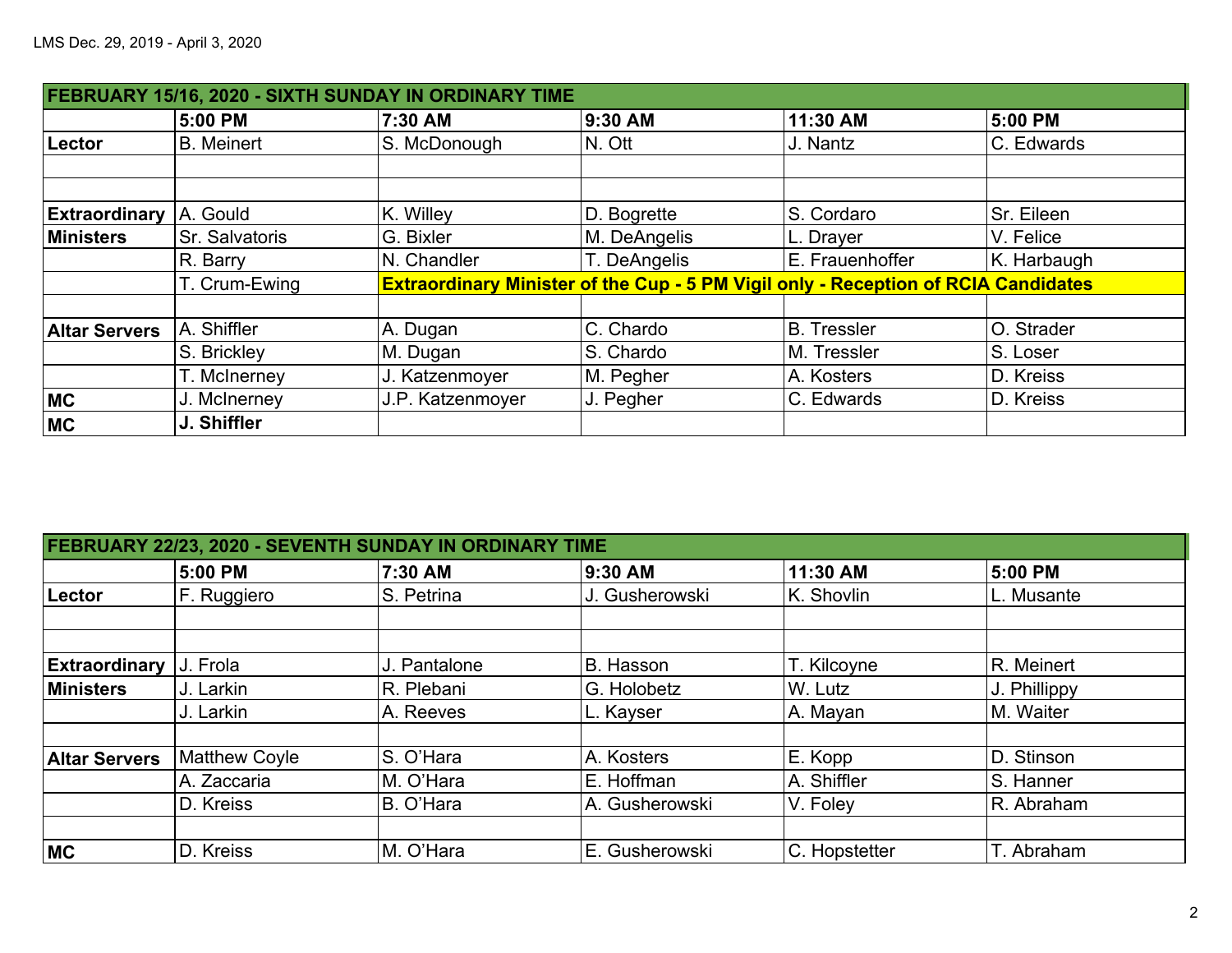|                      | FEBRUARY 26, 2020 - ASH WEDNESDAY |                     |             |                    |  |  |  |
|----------------------|-----------------------------------|---------------------|-------------|--------------------|--|--|--|
|                      | 6:45 AM                           | 9:00 AM             | 4:15 PM     | 7:00 PM            |  |  |  |
| Lector               | J. Nantz                          | SJA Students        |             | <b>B.</b> Williams |  |  |  |
| <b>Extraordinary</b> | W. Lutz                           | J. Nolan            | B. Hasson   | R. Barry           |  |  |  |
| <b>Ministers</b>     | M. Spaeder                        | Sr. Eileen          | M. Stamilio | N. Chandler        |  |  |  |
|                      | K. Willey                         | Sr. Salvatoris      | C. Yakstis  | M. DeAngelis       |  |  |  |
|                      |                                   |                     |             | T. DeAngelis       |  |  |  |
| <b>Altar Servers</b> | N/A                               | <b>SJA</b> students | N/A         | S. Brickley        |  |  |  |
|                      |                                   |                     |             | J. Costello        |  |  |  |
|                      |                                   |                     |             | S. Loser           |  |  |  |
|                      |                                   |                     |             |                    |  |  |  |
| <b>MC</b>            | J. Gusherowski                    |                     |             | V. Yee             |  |  |  |

| <b>FEBRUARY 28, 2020 - STATIONS OF THE CROSS - 7</b><br>7 PM |                   |                      |                 |                             |             |  |  |
|--------------------------------------------------------------|-------------------|----------------------|-----------------|-----------------------------|-------------|--|--|
| Lector                                                       | Gusherowski<br>u. | <b>Altar Servers</b> | Shiffler<br>-A. | $\mathbf{v}$<br>Gusherowski | Gusherowski |  |  |

| FEBRUARY 29/MARCH 1, 2020 - FIRST SUNDAY OF LENT |                |                  |                    |                            |              |  |  |
|--------------------------------------------------|----------------|------------------|--------------------|----------------------------|--------------|--|--|
|                                                  | 5:00 PM        | 7:30 AM          | 9:30 AM            | 11:30 AM                   | 5:00 PM      |  |  |
| Lector                                           | J. Gusherowski | M. Spaeder       | D. Dix             | G. Duval                   | N. Hamilton  |  |  |
|                                                  |                |                  |                    |                            |              |  |  |
| <b>Extraordinary</b>                             | S. Cordaro     | K. Harbaugh      | E. Frauenhoffer    | D. Bogrette                | G. Bixler    |  |  |
| <b>Ministers</b>                                 | J. Frola       | P. Mooney        | L. Kayser          | G. Holobetz                | V. Felice    |  |  |
|                                                  | T, Kilcoyne    | J. Pantalone     | R. Meinert         | W. Lutz                    | J. Phillippy |  |  |
|                                                  |                |                  |                    |                            |              |  |  |
| <b>Altar Servers</b>                             | E. Jones       | B. Harbaugh      | <b>B.</b> Tressler | <b>St. Michael's Guard</b> | L. Hamilton  |  |  |
|                                                  | M. Jones       | G. Harbaugh      | M. Tressler        |                            | L. Hamilton  |  |  |
|                                                  | A. Gusherowski | J. Katzenmoyer   | M. Pegher          |                            | R. Abraham   |  |  |
|                                                  |                |                  |                    |                            |              |  |  |
| <b>MC</b>                                        | E. Gusherowski | J.P. Katzenmoyer | J. Pegher          |                            | T. Abraham   |  |  |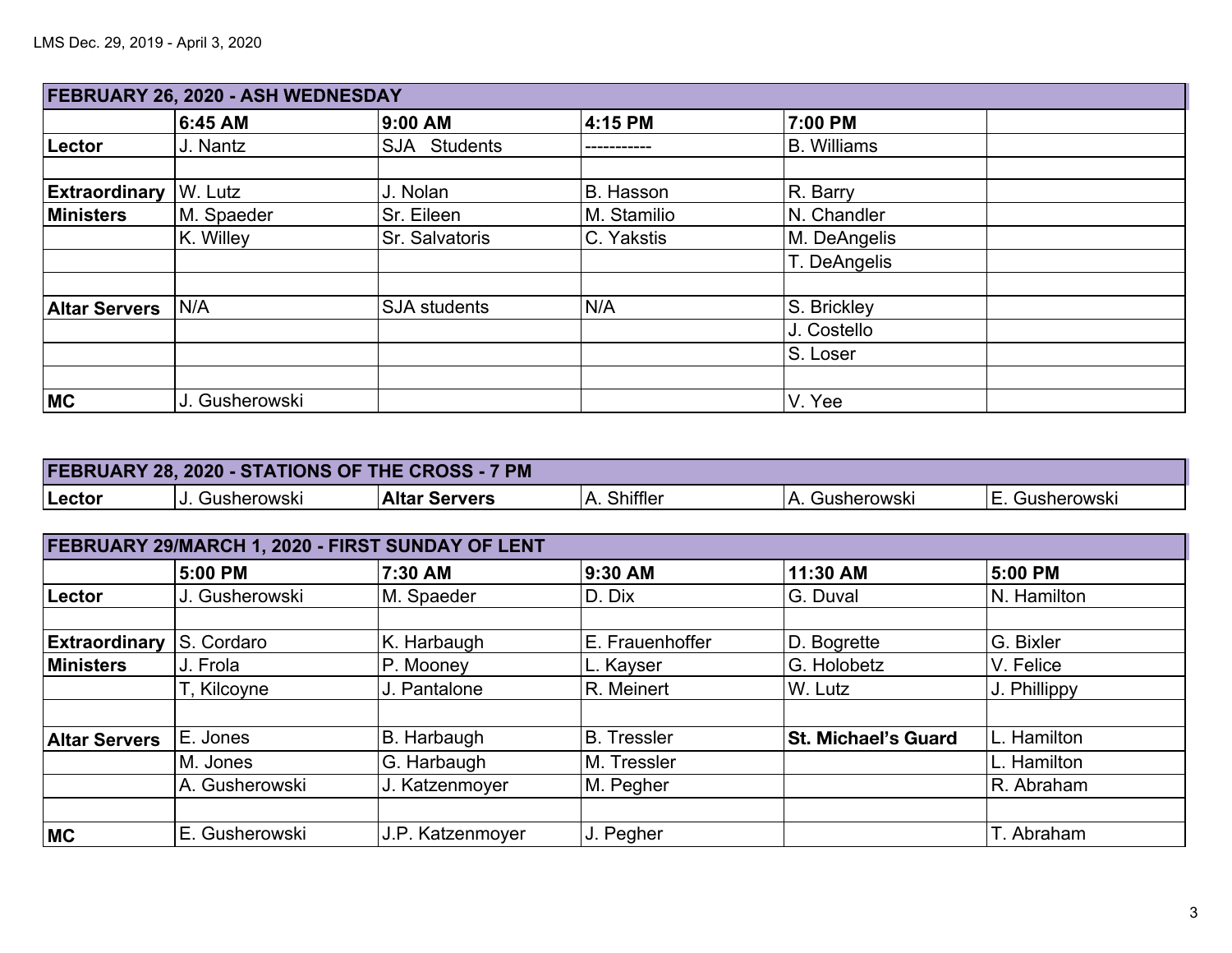|                      | MARCH 6, 2020 - STATIONS OF THE CROSS - 7 PM  |                      |              |                            |                 |
|----------------------|-----------------------------------------------|----------------------|--------------|----------------------------|-----------------|
| Lector               | J. Dezagottis                                 | <b>Altar Servers</b> | S. O'Hara    | M. O'Hara                  | B. O'Hara       |
|                      | MARCH 7/8, 2020 - SECOND SUNDAY OF LENT       |                      |              |                            |                 |
|                      | 5:00 PM                                       | 7:30 AM              | 9:30 AM      | 11:30 AM                   | 5:00 PM         |
| Lector               | Sr. Salvatoris                                | A. Gould             | M. Gette     | C. Gassert                 | Me. Waning      |
|                      |                                               |                      |              |                            |                 |
| <b>Extraordinary</b> | T. Samson                                     | D. Sheehan           | M. Rogers    | K. Robinson                | J. Gusherowski  |
| <b>Ministers</b>     | M. Stamilio                                   | M. Spaeder           | L. Rogers    | D. Bogrette                | Sr. Eileen      |
|                      | M. Waiter                                     | K. Willey            | R. Barry     | M. Wetherhold              | G. Bixler       |
|                      |                                               |                      |              |                            |                 |
| <b>Altar Servers</b> | <b>Mary Coyle</b>                             | S. O'Hara            | G. Kopp      | C. Chardo                  | O. Strader      |
|                      | S. Hanner                                     | M. O'Hara            | A. Shiffler  | S. Chardo                  | E. Hoffman      |
|                      | D. Bagatta                                    | B. O'Hara            | M. Pegher    | D. Kreiss                  | D. Stinson      |
|                      |                                               |                      |              |                            |                 |
| <b>MC</b>            | M. Bagatta                                    | D. O'Hara            | J. Pegher    | D. Kreiss                  | J. Gusherowski  |
|                      | MARCH 13, 2020 - STATIONS OF THE CROSS - 7 PM |                      |              |                            |                 |
| Lector               | G. Holobetz                                   | <b>Altar Servers</b> | A. Zaccaria  | D. Kreiss                  | D. Kreiss       |
|                      | MARCH 14/15, 2020 - THIRD SUNDAY OF LENT      |                      |              |                            |                 |
|                      | 5:00 PM                                       | 7:30 AM              | 9:30 AM      | 11:30 AM                   | 5:00 PM         |
| Lector               | <b>B.</b> Hopstetter                          | D. Hennigan          | P. Graybash  | M. Isherwood               | A. Zimmerman    |
|                      |                                               |                      |              |                            |                 |
| <b>Extraordinary</b> | G. Bixler                                     | C. Yakstis           | D. Bogrette  | J. Traini                  | Sr. Salvatoris  |
| <b>Ministers</b>     | L. Drayer                                     | N. Chandler          | M. DeAngelis | R. Barry                   | V. Felice       |
|                      | J. Frola                                      | A. Gould             | T. DeAngelis | S. Cordaro                 | E. Frauenhoffer |
|                      |                                               |                      |              |                            |                 |
| <b>Altar Servers</b> | <b>B.</b> Tressler                            | L. Hamilton          | E. Jones     | <b>St. Michael's Guard</b> | D. Stinson      |
|                      | M. Tressler                                   | L. Hamilton          | M. Jones     |                            | C. Chardo       |
|                      | O. Strader                                    | J. Katzenmoyer       | M. Pegher    |                            | S. Chardo       |
|                      |                                               |                      |              |                            |                 |
| <b>MC</b>            | C. Hopstetter                                 | J.P. Katzenmoyer     | J. Pegher    |                            | V. Yee          |
|                      | MARCH 20, 2020 - STATIONS OF THE CROSS - 7 PM |                      |              |                            |                 |
| Lector               | S. McDonough                                  | <b>Altar Servers</b> | S. Hanner    | T. McInerney               | J. McInerney    |